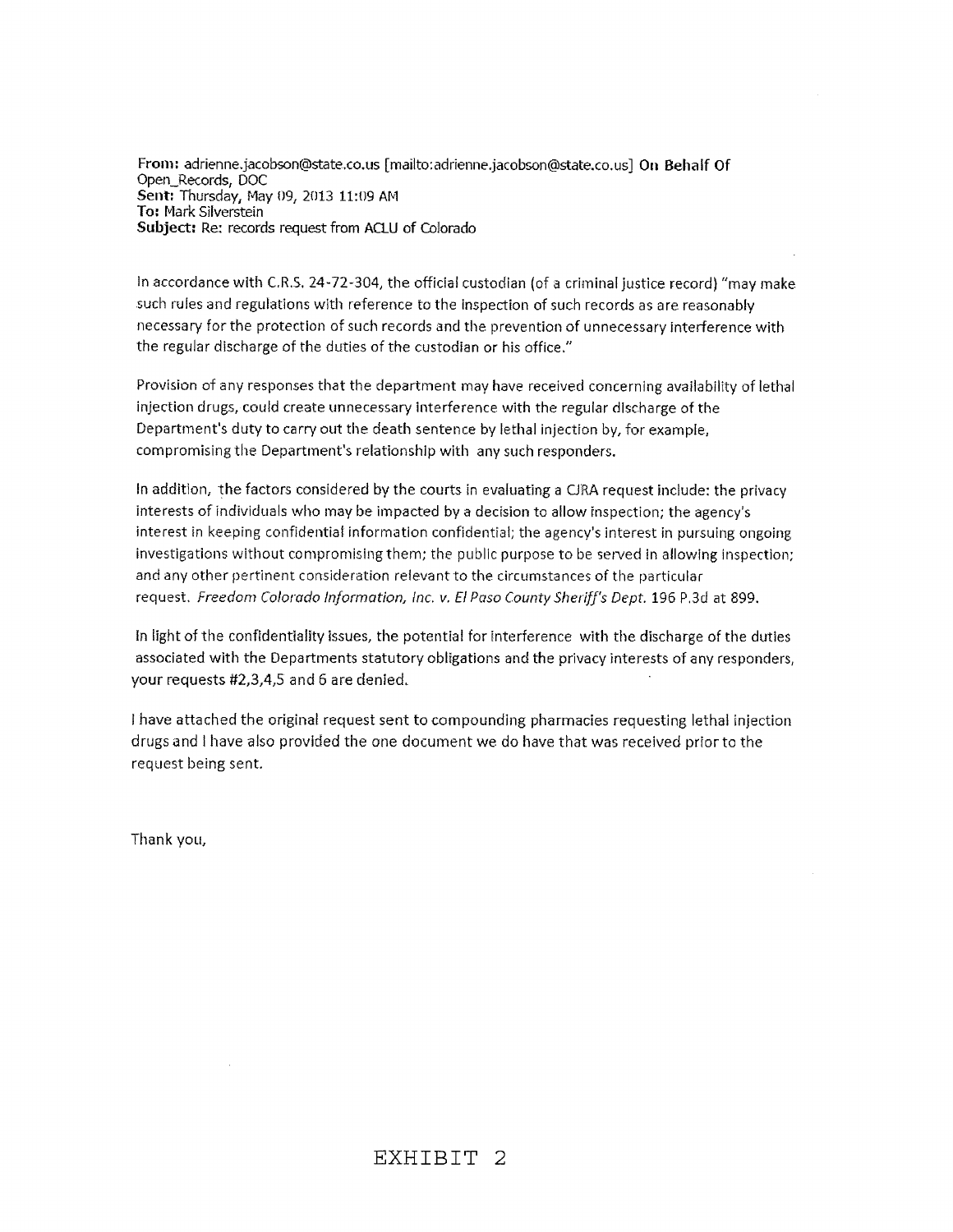On Thu. May 9, 2013 at 10:39 AM, Mark Silverstein <msilverstein@aclu-co.org> wrote: Adrienne; I received your acknowledgement of the ACLU's records request on May 1, and have *assumed*

that you would be responding within three days. When can I expect to hear from you? Let me know. Thanks much

--Mark Silverstein

## Mark Silverstein

Legal Director ACLU of Colorado 303 E. Seventeenth Ave. Suite 350 Denver, CO 80203 720-402-3114

## Join ACLU Colorado Follow us on Twitter and Facebook Sign up for e-alerts and support our work at www.aclu-co.org.

From: adrienne.jacobson@state.co.us [mailto:adrienne.jacobson@state.co.us] On Behalf Of Open\_Records, DOC Sent: Wednesday, May 01, 2013 4:41 PM To: Mark Silverstein **Cc:** Jessica Howard **Subject:** Re: records request from ACLU of Colorado

Thank you Mark and Jessica,

I have received your request and vil1 begin **processing** it in the rnomin

## Adrienne

On Wed. May 1. 2013 at 4:32 PM. Mark Silverstein <msilverstein@aclu-co.org> wrote: Ms. Jacobson:

Please find attached a request for records from the ACLU of Colorado